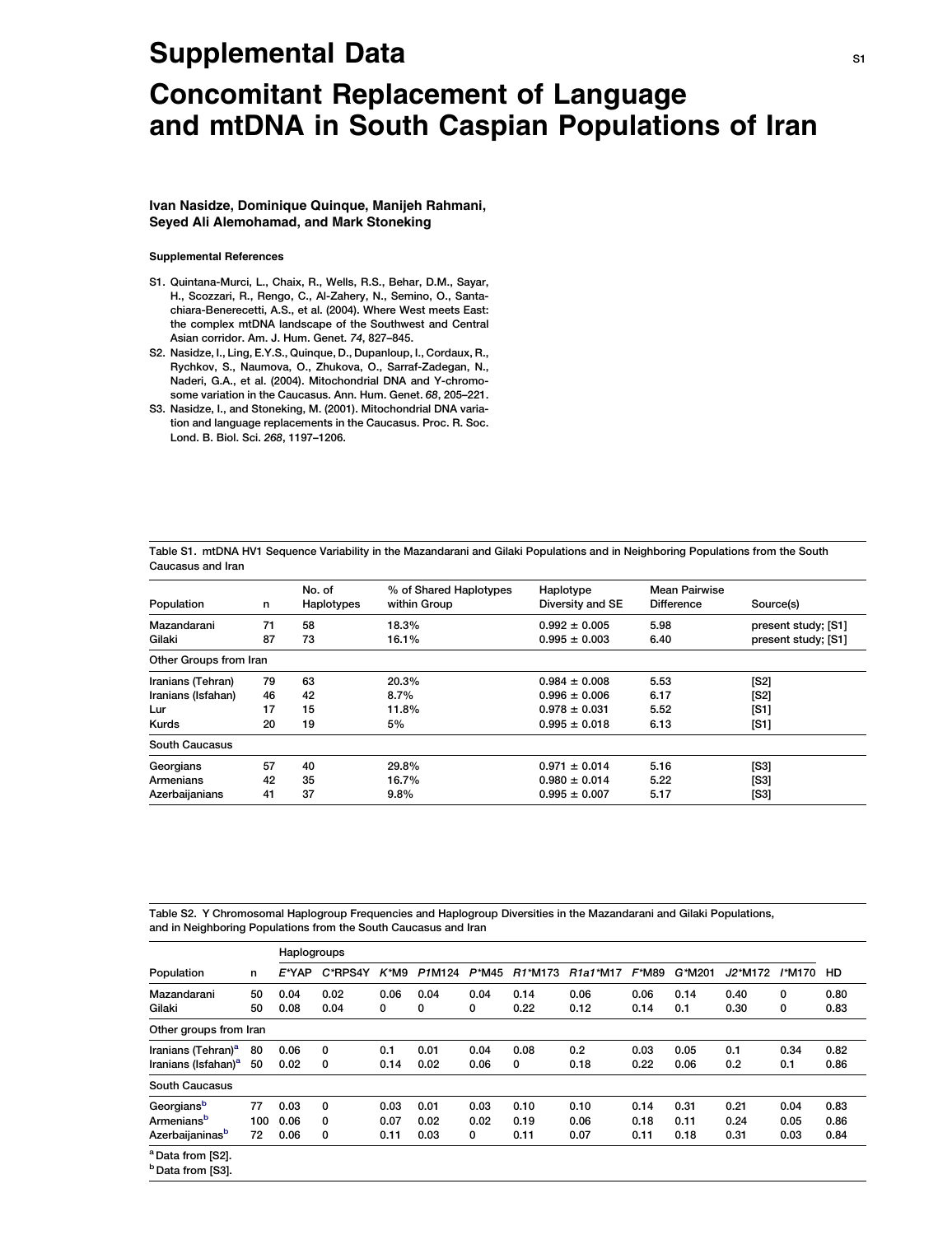

Figure S1. Median Networks Constructed for mtDNA HV1 Sequences Grouped According to mtDNA Haplotypes White circles: mtDNA haplotypes from Gilaki and Mazandarani; shaded: haplotypes from the South Caucasus; black: haplotypes from Iran. Arrows indicate clusters consisting mainly of Mazandarani/Gilaki and Iranian haplotypes.